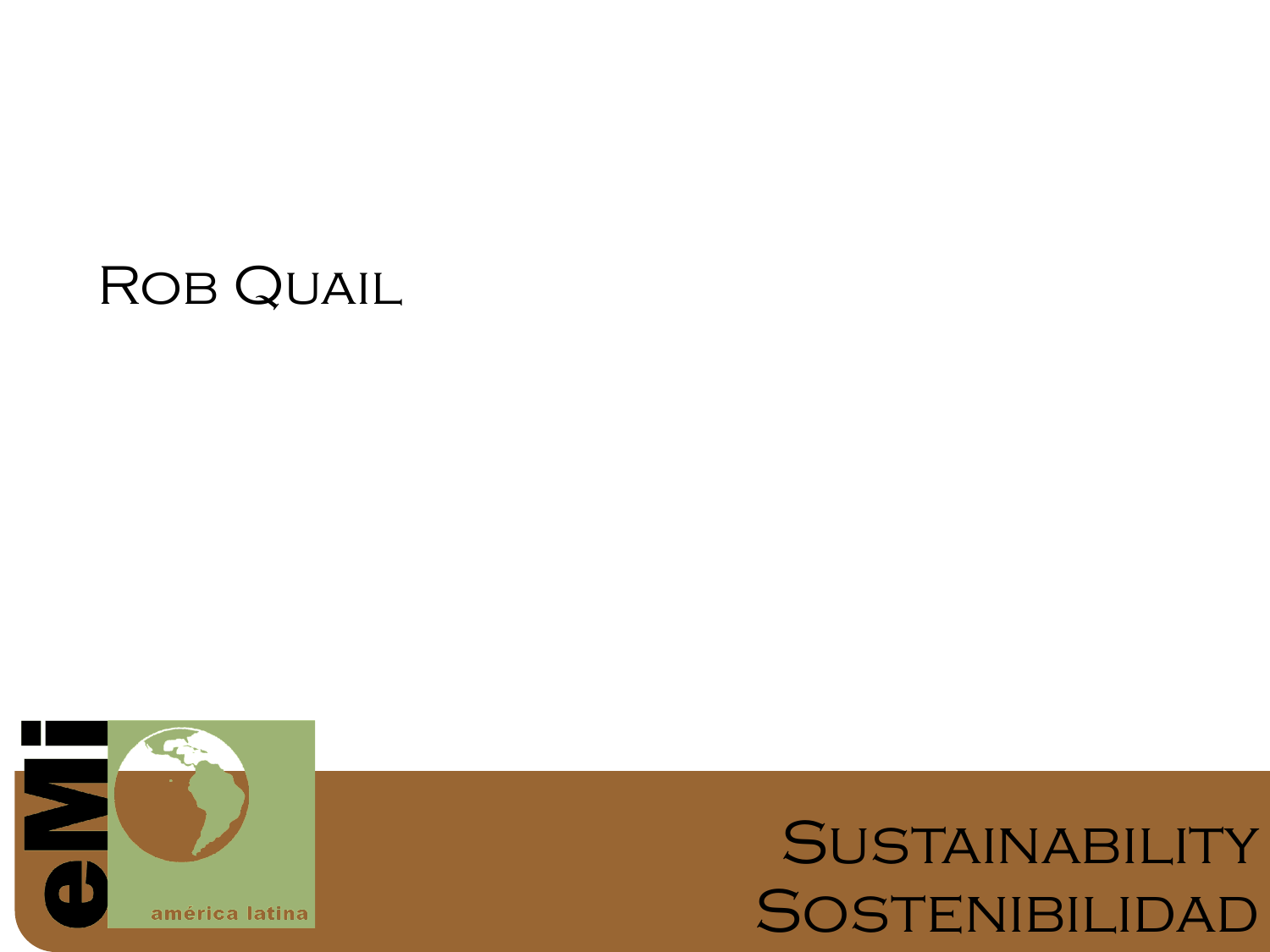

### $ENERGY - ENERGÍA$

### $W$ ATER – AGUA

### Waste – Basura

# **SUSTAINABILITY SOSTENIBILIDAD**

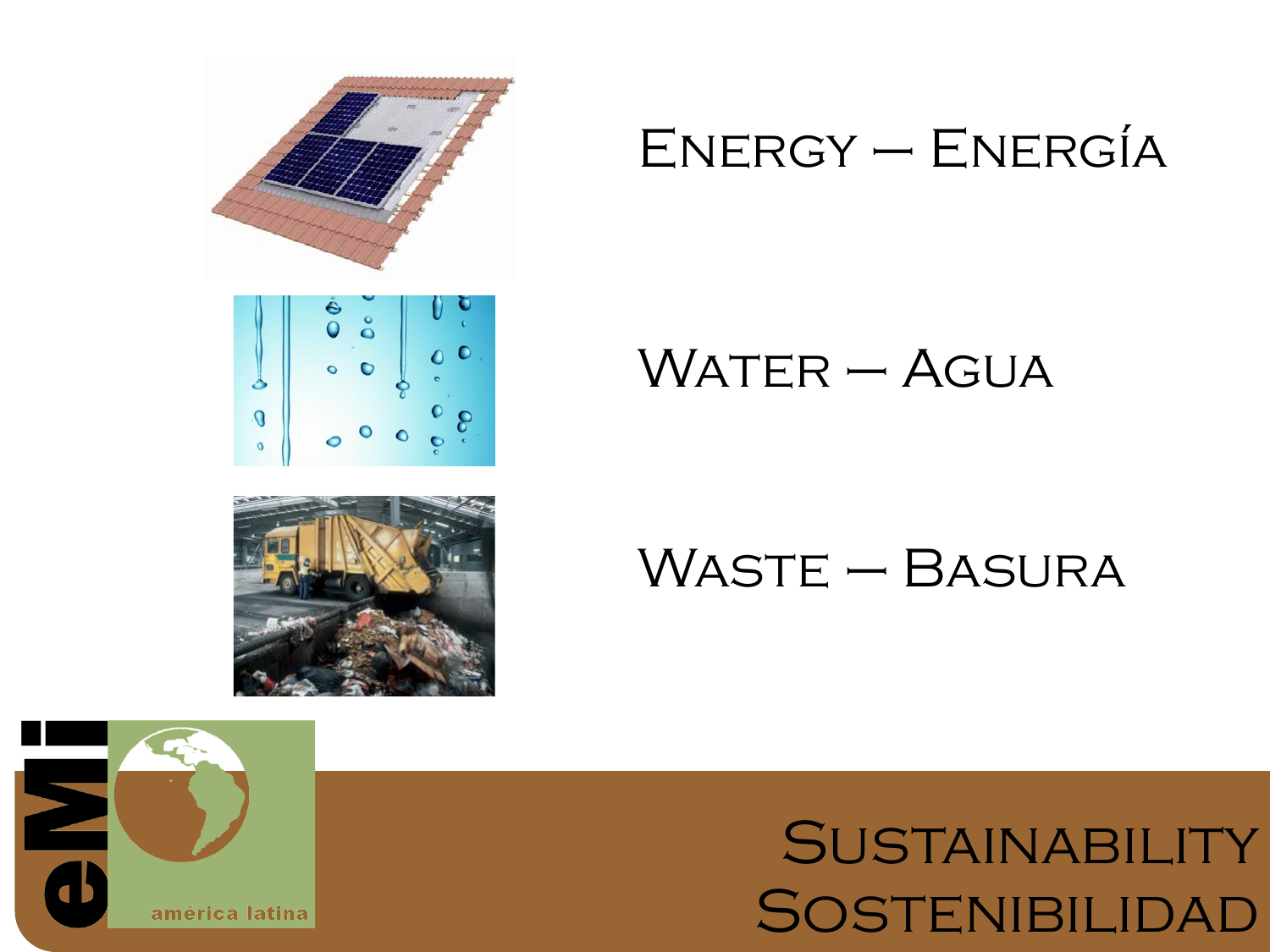Approach to Energy Enfoque de Energía

> Reduce Demand Reduce Demanda

INCREASE EFFICIENCY Aumenta Eficiencia

Supply with Renewables SE ABASTA CON ENERGIA RENOVABLE



















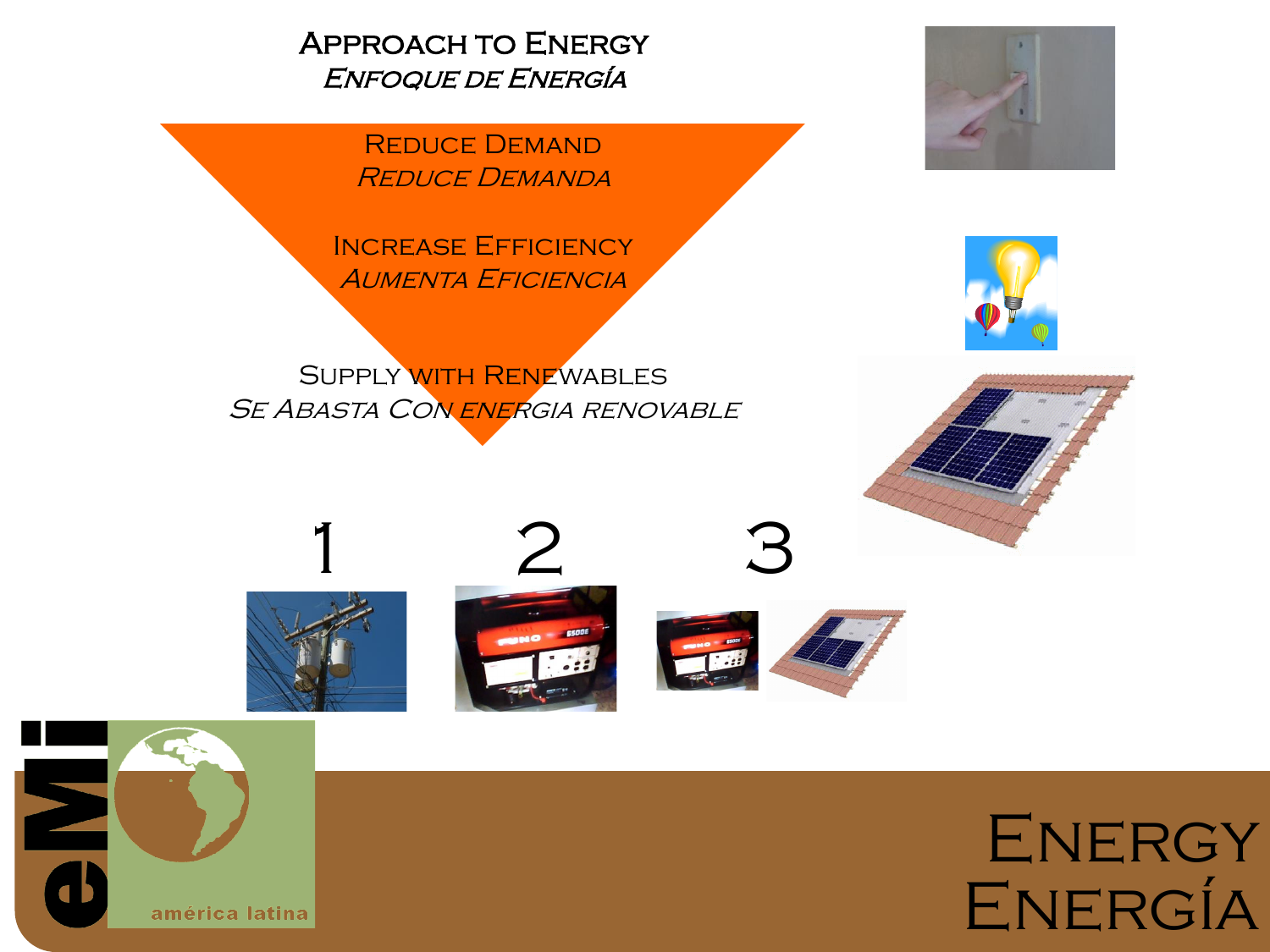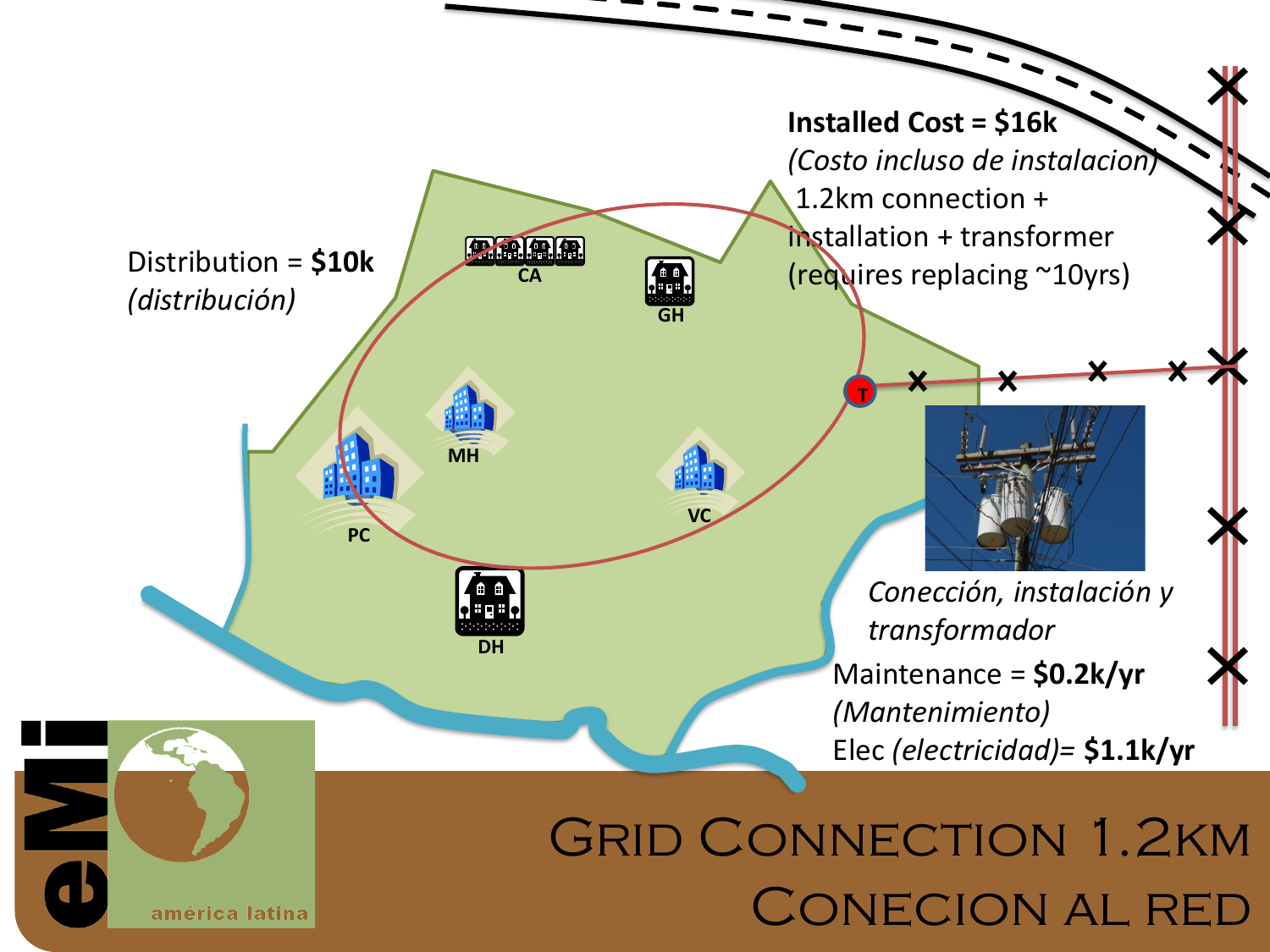

6 x Diesel generators Need access to fuel delivery

*6x Generadores de dieselnecesitan acceso para entrega de combustible*

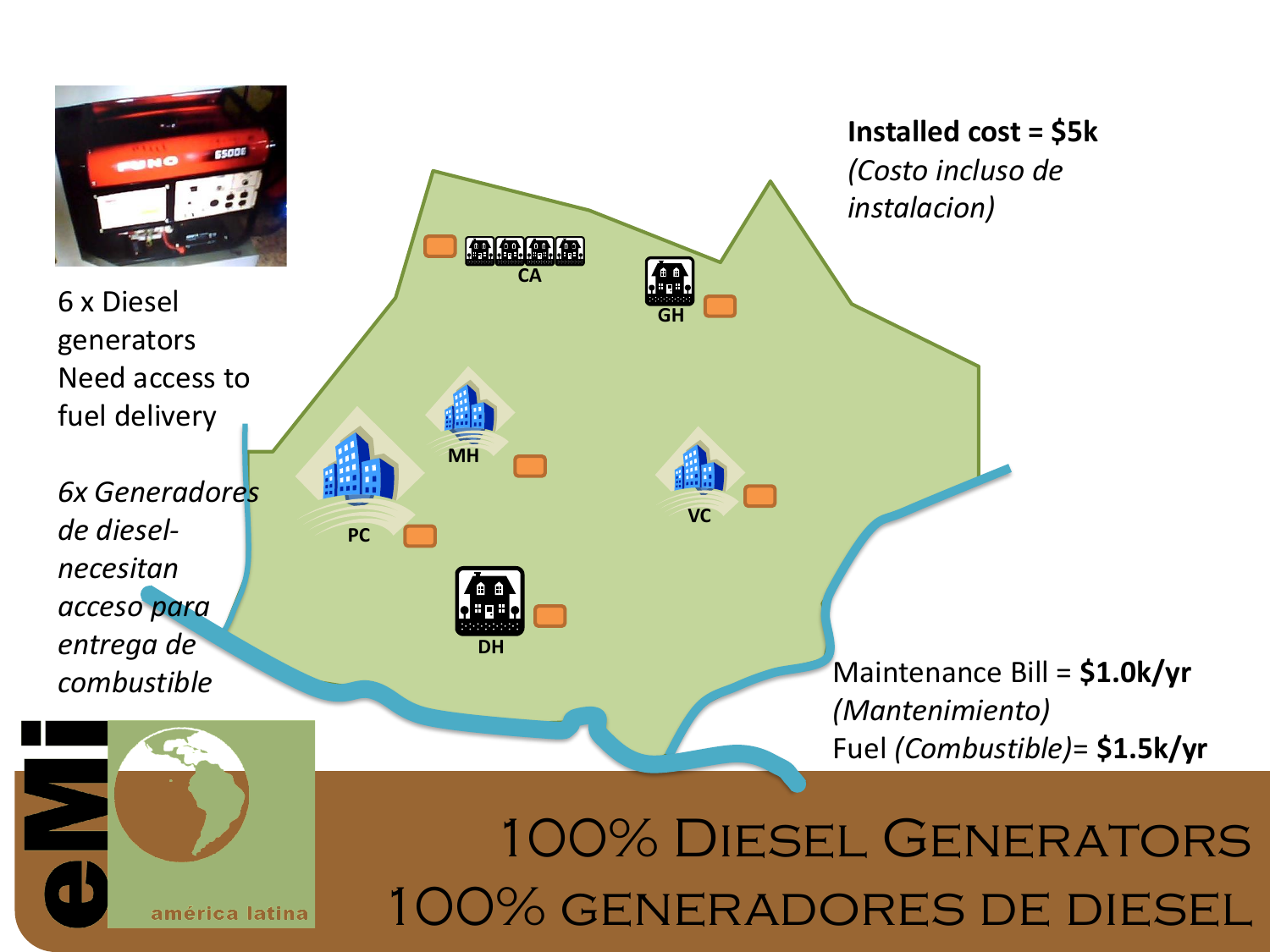

américa latina

5 x Diesel generators (generadores)

### **Total installed cost = \$15k**  *(Costo total incluso de instalacion)*

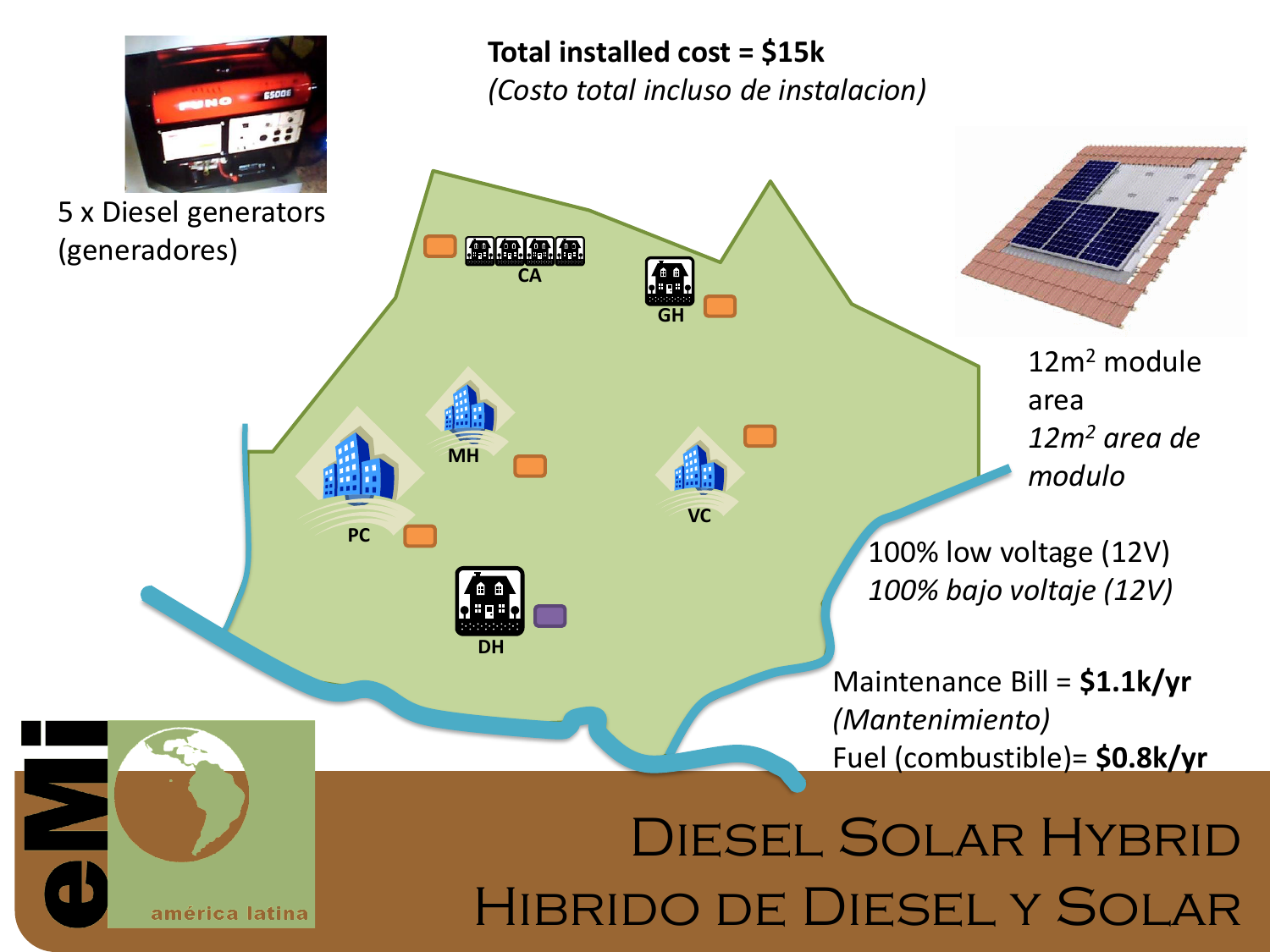



# Financial Analysis Analysis Financiero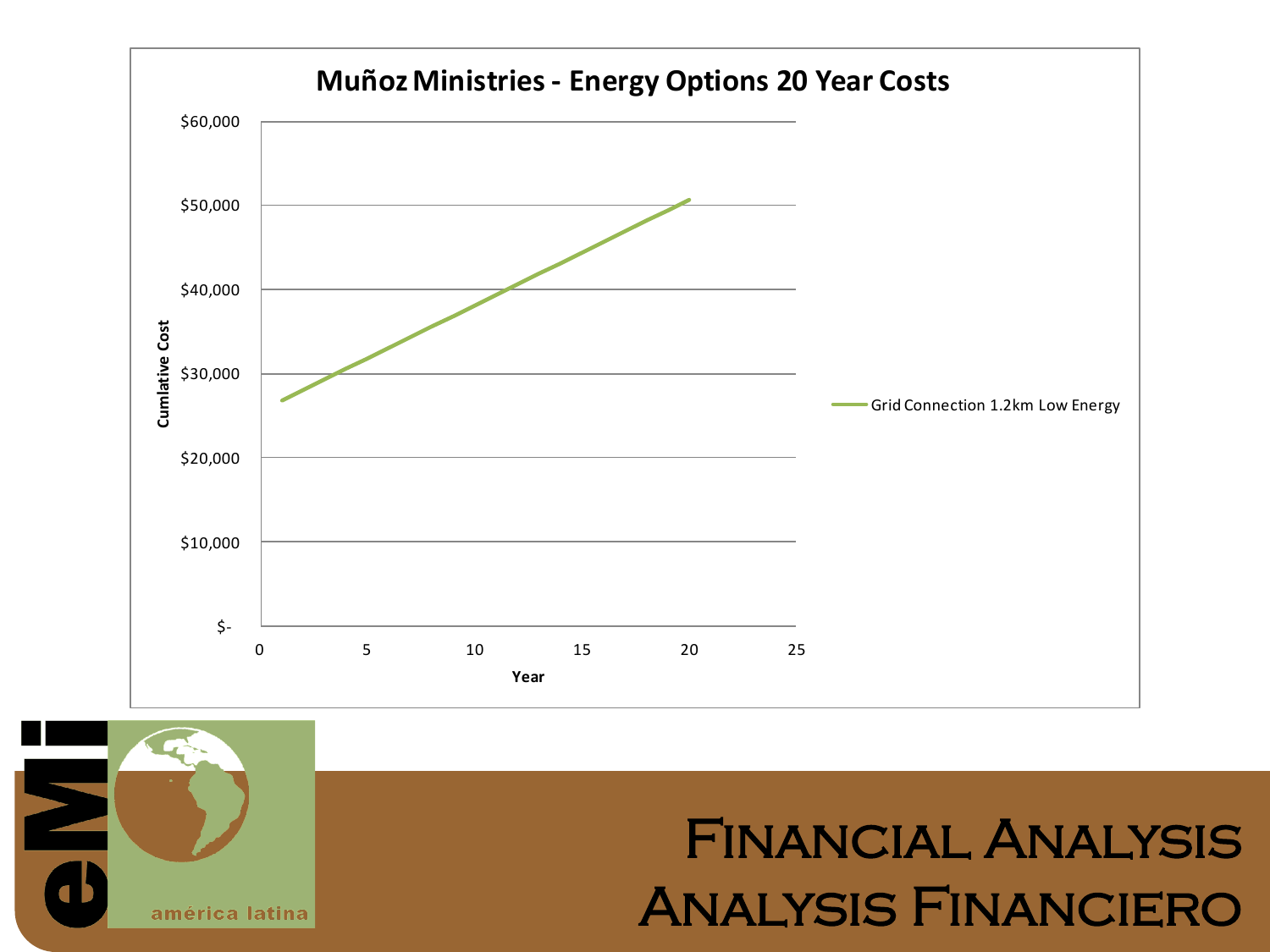



# Financial Analysis Analisis Financiero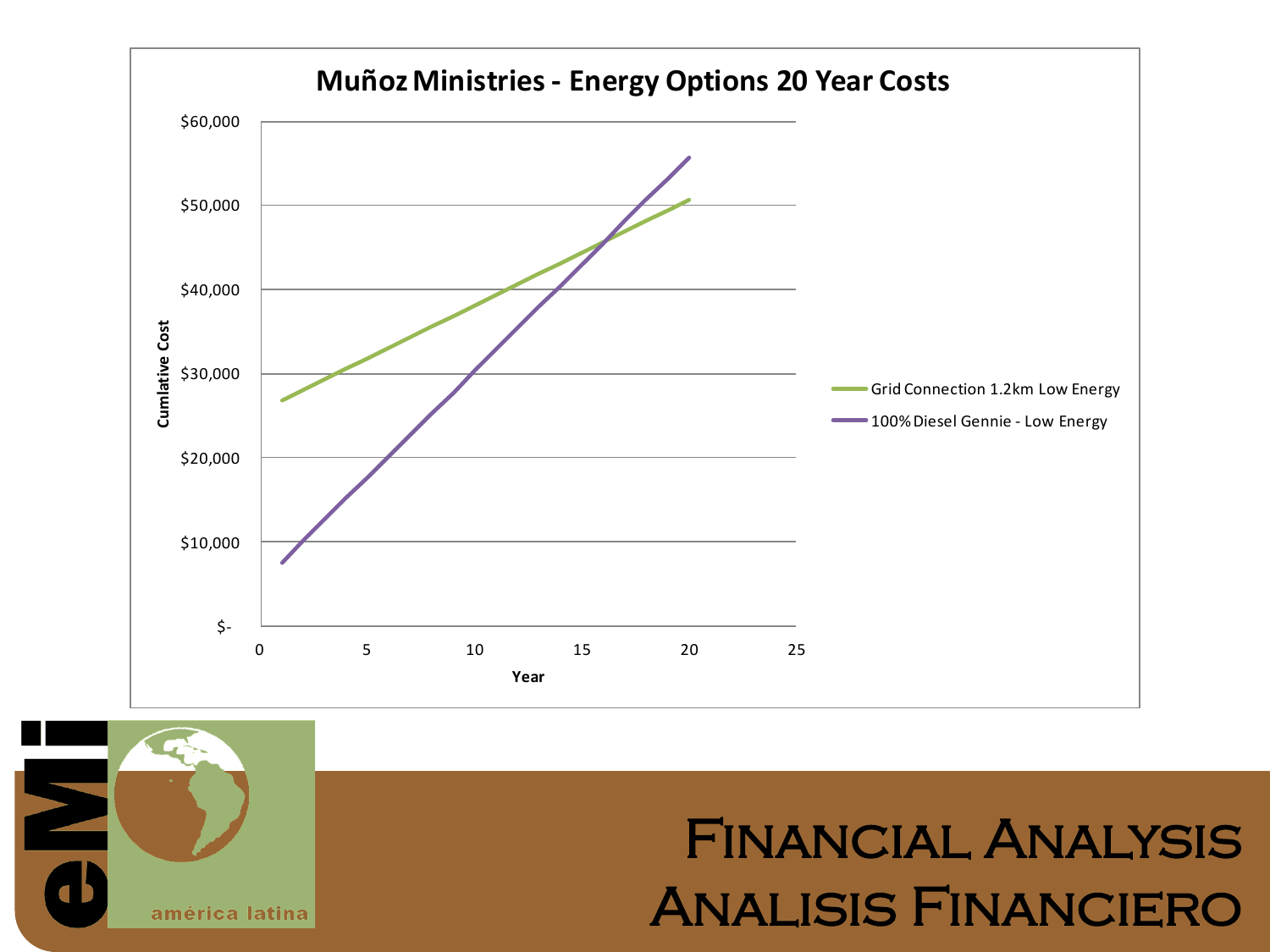



# Financial Analysis Analysis Financiero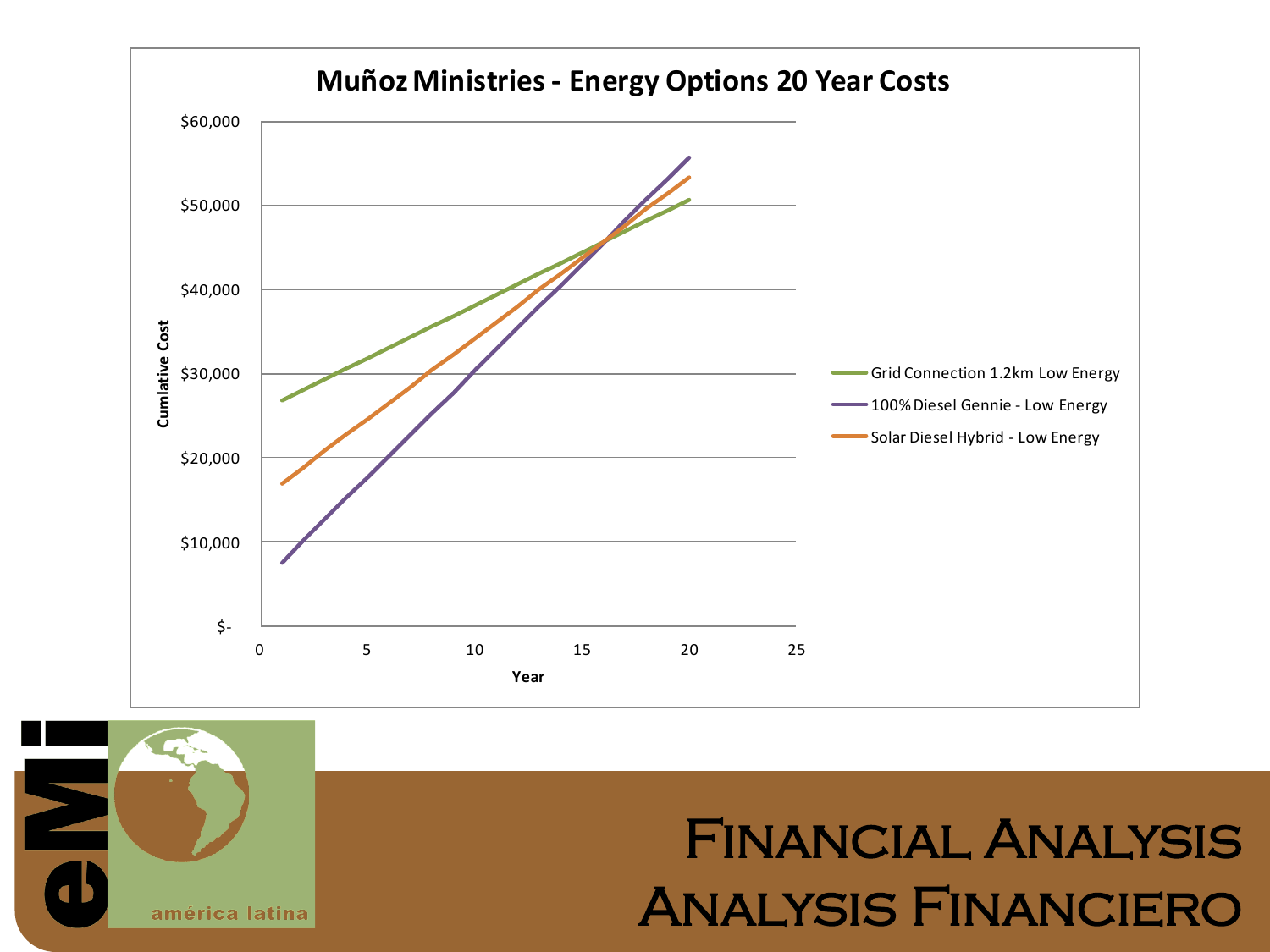### **Energy Conclusions Concluciónes del trabajo en Energía**

- Approach the landlord of the neighbouring property. *Habla con el vecino*
- The ENEE connection study cost is \$700. *El costo del estudio por ENEE para conectar al red electrical cuesta \$700.*
- Select preferred supply option in light of the pros and cons. *Tome una decision de la opción preferada en luz de los hechos.*
- Energy reduction through simplified systems and efficient Energy costs are important independent of the energy supply. *Redución de energia por consecuencia de sistemas mas simple y eficiente son muy important independiente de la manera del como se abaste la energia*

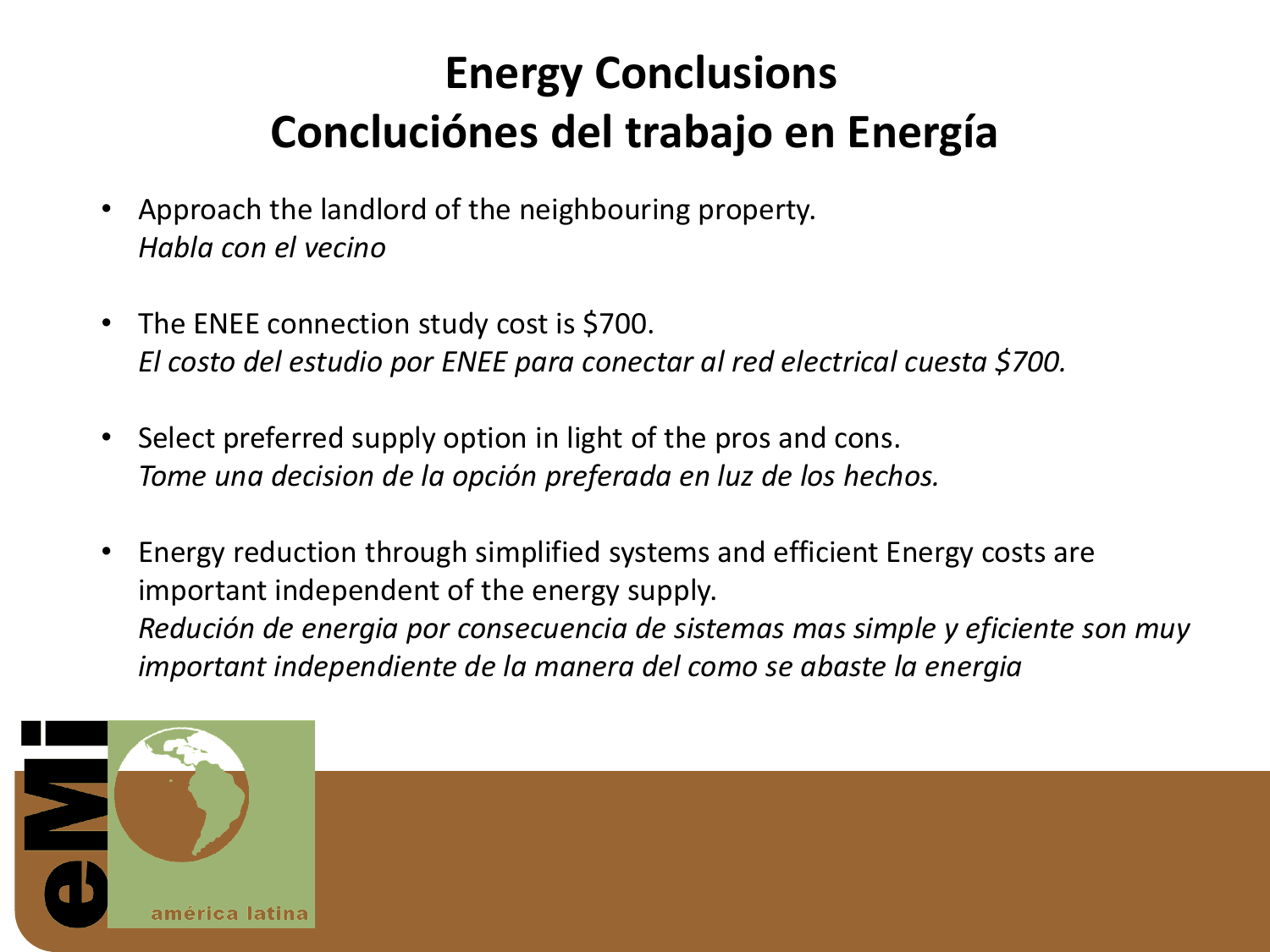Approach to Water Enfoque de Agua

> Reduce Demand Reduce Demanda

Increase Efficiency Aumenta Eficencia

Supply from Renewable Sources SE ABASTA CON FUENTAS RENOVABLE